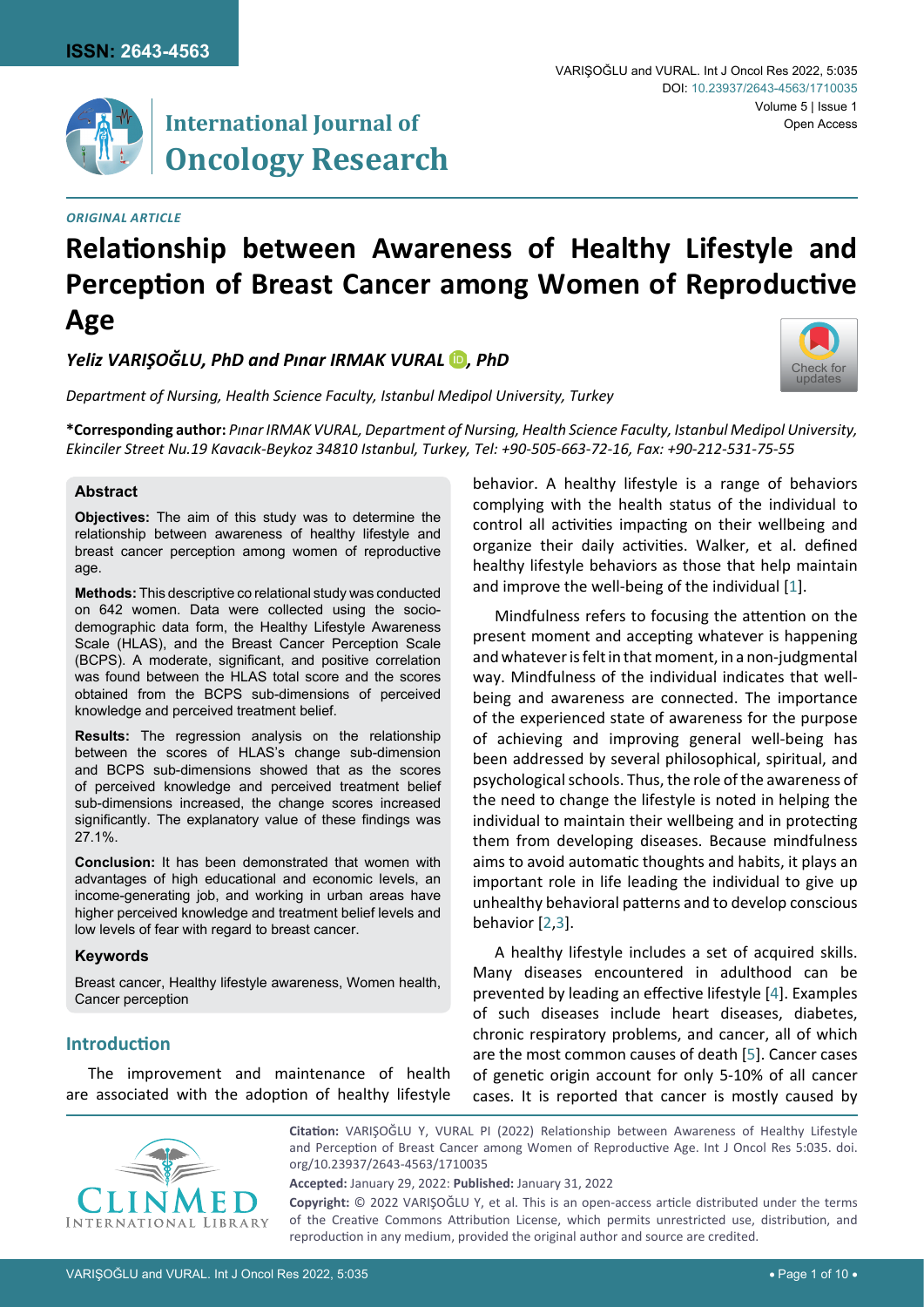environmental and lifestyle factors [\[6\]](#page-8-5). It is highlighted that most diseases of adult ages including cancer, heart attack, stroke, diabetes, and chronic respiratory problems can be prevented by adopting healthy lifestyle in the early years of life [\[7,](#page-8-6)[8](#page-8-7)].

Breast cancer is the most common type of cancer and the most common cause of death among women across the world and in Turkey. The incidence of breast cancer in Turkey is over 50/100,000. The incidence of breast cancer has increased approximately 2.5 times over the last 25 years [\[9,](#page-8-8)[10\]](#page-8-9). The reasons for this increase may include lifestyle changes (obesity, inactivity, infertility, late age at childbirth (> 35 years), short term breastfeeding, early menarche, late menopause, longterm use of birth control pills and receiving treatment for menopause, etc.), aging of the population, awareness (warnings from the media, patient information and referrals for screening mammography in breast diseases and menopause outpatient clinics, women's increasing levels of awareness and education status, etc.), increasing numbers of mammography performed at irregular intervals, and population growth [\[11](#page-8-10)]. According to the literature, leading a healthy lifestyle (avoiding obesity, engaging in regular workouts, adopting a balanced diet, and avoiding alcohol and longterm hormone replacement therapy) and using drugs to prevent breast cancer reduce the risk of breast cancer 50% [\[12\]](#page-8-11).

The significant increase in survival rates after breast cancer treatment and the success achieved in the fight against the disease are based on two major factors: Improved efficacy of local and systemic treatment methods and early diagnosis. In addition to advanced imaging methods, breast self-examination and clinical breast examination play important roles in the early diagnosis. The National Cancer Institute of USA recommends that women at average risk of breast cancer should undergo breast examinations starting in their twenties as part of their routine health checkup schedules. After the age of 40, it is recommended to include mammography in annual breast examination programs [\[11](#page-8-10)].

It is suggested that women's healthy lifestyles are correlated to their perceptions of breast cancer and to its early detection. Therefore, it is important to determine the patterns of women's perceptions of breast cancer [\[13](#page-8-12)]. Perception is the process of the individual's evaluation of recent and past experiences and the achievement of a sense of the new whole [\[14](#page-8-13)]. Determining how breast cancer perceptions impact on healthy lifestyle awareness and early detection behaviors is also important to develop such behaviors [[13](#page-8-12)]. In this context, the aim of this study was to determine the relationship between awareness of healthy lifestyle and breast cancer perception among women of reproductive age.

## **Methods**

## **Purpose and type of study**

The purpose of this descriptive co relational study was to determine the relationship between awareness of healthy lifestyle and breast cancer perception among women of reproductive age.

## **Population and sample of study**

The population of this study consisted of women who were Turkish citizens, literate, at ages of 18-49 years, and were not diagnosed with breast cancer previously. The sample of the study consisted of 642 women who were Turkish citizens, literate, at ages of 18-49 years, were not diagnosed with breast cancer previously, and agreed to participate in the study.

## **Data collection tools**

Socio-demographic data form, Healthy Lifestyle Awareness Scale, and Breast Cancer Perception Scale were used to collect the study data. This study was conducted between May 2021 and July 2021 by delivering the link of the data collection tools, which were developed on the Google Forms application, to individuals volunteering to participate in the study.

The socio-demographic data form was developed by the researchers. The form included 10 questions about socio-demographic information.

The Healthy Lifestyle Awareness Scale (HLAS) measures individuals' awareness of healthy living, consisting of 4 sub-dimensions (socialization, responsibility, change, nutrition) and 15 items. The lowest score of the scale is 15 and the highest one is 75. A high score on the scale indicates a high level of awareness of healthy living. Cronbach's alpha value of HLAS was 0.813 [\[3\]](#page-8-2). In this study, the Cronbach's alpha value was found to be 0.88.

The Breast Cancer Perception Scale (BCPS) offers a multidimensional evaluation of breast cancer perception in women. The dimensions include healthy lifestyle behaviors, breast cancer diagnostic behaviors, family history, traumatic experiences related to breast cancer, and breast cancer knowledge levels. BCPS can be used to evaluate and understand the relationship between breast cancer and breast cancer diagnostic behaviors, such as breast self-examination, clinical breast examination, getting mammography, and maintaining healthful behaviors like diet, exercise, and healthy eating. BCPS items are scored on a 5-point Likert scale, consisting of 24 items and 6 sub-dimensions (perceived knowledge, perceived treatment belief, the perceived need for a health check, perceived stigma, perceived fear, and perceived risk). A total score was not defined. Items 9, 10, 11, 12, and 13 are reverse coded. Increasing scores indicate increased levels of perception about the respective sub-dimension. Cronbach's alpha reliability coefficients of the scale sub-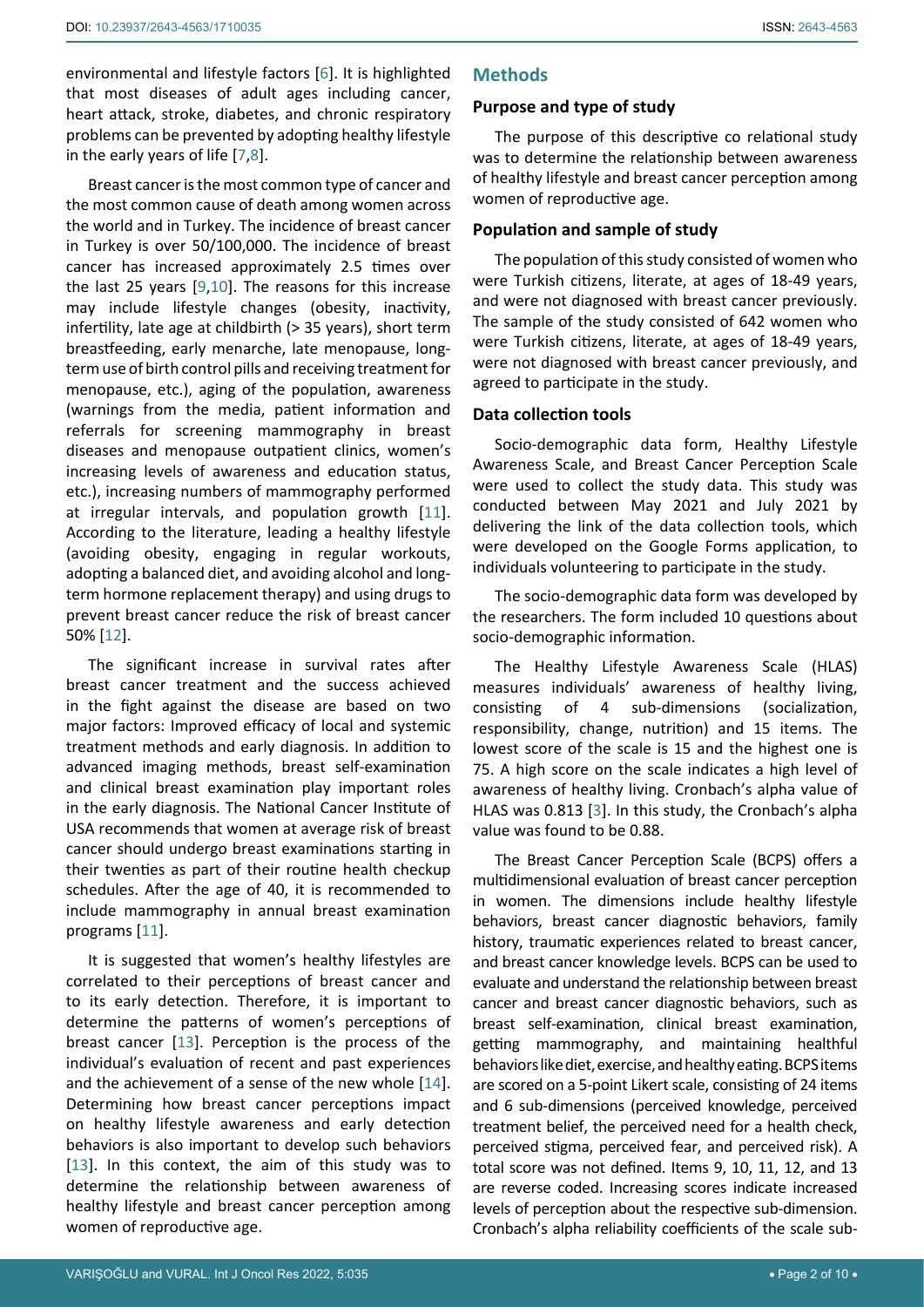dimensions were in the range of 0.815-0.950 [\[13](#page-8-12)]. In this study, Cronbach's alpha reliability coefficient of the scale sub-dimensions was 0.85.

<span id="page-2-0"></span>**Table 1:** Participants' descriptive characteristics (N = 642).

| <b>Descriptive characteristics</b> | Mean ± SD         |
|------------------------------------|-------------------|
| Age                                | $34.32 \pm 11.42$ |
| <b>Number of pregnancy</b>         | $2.21 \pm 1.77$   |
| Number of birth                    | $1.91 \pm 1.45$   |
| BMI                                | $25.24 \pm 4.96$  |
| Duration of breastfeeding (month)  | $13.59 \pm 12.03$ |
| <b>Educational status</b>          | N(% )             |
| Primary school                     | 140 (21.8)        |
| Secondary school                   | 77 (12.0)         |
| High school                        | 150 (23.4)        |
| University and higher              | 275 (42.8)        |
| <b>Marital status</b>              |                   |
| The married                        | 391 (60.1)        |
| Single                             | 251 (39.1)        |
| <b>Working status</b>              |                   |
| Employed                           | 301 (46.9)        |
| Unemployed                         | 331 (51.6)        |
| Retired                            | 10(1.6)           |
| <b>Economic status</b>             |                   |
| Less than income                   | 73 (11.5)         |
| Equal to income and expenditure    | 412 (64.2)        |
| Income higher than expenditure     | 157 (24.3)        |
| <b>Place of longest residence</b>  |                   |
| City                               | 469 (73.1)        |
| Town                               | 122 (19.0)        |
| Village                            | 51(7.9)           |
| <b>Smoking</b>                     |                   |
| Yes                                | 136 (21.2)        |
| No                                 | 506 (78.8)        |

#### **Data analysis**

SPSS 22 package software was used for statistical analysis. A p-value of < 0.05 was accepted as statistically significant for all results. Descriptive statistics including frequency, percentage, and mean were used to summarize data. The t-test and ANOVA were used to compare independent groups. The Durbin-Watson test, a linear regression test, was used for further analysis.

#### **Ethical considerations of the study**

Informed consent was obtained from the individuals, who volunteered to participate in this study. Ethics approval was obtained from the Republic of Turkey, Ministry of Health, General Directorate of Health Services and from the Non-Interventional Ethics Committee of the respective university (Number: E-10840098-772.02-2673/588/03.06.2021). An online consent statement was obtained from each volunteer participating in the study.

### **Results**

The mean age of the women participating in the study was  $34.32 \pm 11.42$  years, the mean BMI was 25.24 ± 4.96, and the mean number of pregnancies was 2.21 ± 1.77. Of the participants, 42.8% attended university or higher educational programs, 46.9% worked in a job that generated income, 64.2% had an average income level, and 73.1% lived in urban areas for the most of their lives. In the study, 60.1% of the women were married and 78.8% were non-smokers [\(Table 1\)](#page-2-0).

[Table 2](#page-2-1) shows the mean total scores and the scores of all sub-dimensions of the participants in BCPS and HLAS. In the BCPS, the mean score of perceived knowledge was  $11.57 \pm 3.48$ , the mean score of perceived stigma was 8.59 ± 2.94, and the mean score of perceived risk was 9.13 ± 2.19. The mean total HLAS score was 58.47 ± 8.01 [\(Table 2](#page-2-1)).

A moderate, significant, and positive correlation

| The Breast Cancer Perception Scale  | Mean ± SD        | Min-Max   |
|-------------------------------------|------------------|-----------|
| Perceived knowledge                 | $11.57 \pm 3.48$ | $4 - 20$  |
| Perceived treatment belief          | $21.91 \pm 2.98$ | $5 - 25$  |
| Perceived need for healthcheck      | $11.08 \pm 3.56$ | $4 - 20$  |
| Perceived stigma                    | $8.59 \pm 2.94$  | $4 - 18$  |
| Perceived fear                      | $15.10 \pm 3.79$ | $4 - 20$  |
| Perceived risk                      | $9.13 \pm 2.19$  | $3 - 15$  |
| The Healthy Life Awareness Scale    |                  |           |
| Change                              | $20.93 \pm 2.91$ | $6 - 25$  |
| Socialization                       | $14.94 \pm 3.03$ | $4 - 20$  |
| Responsibility                      | $11.87 \pm 2.03$ | $3 - 15$  |
| <b>Nutrition</b>                    | $10.71 \pm 2.58$ | $3 - 15$  |
| <b>Total Healthy Life Awareness</b> | $58.47 \pm 8.01$ | $21 - 75$ |

<span id="page-2-1"></span>**Table 2:** Participants' scales and subscales mean scores (N = 642).

Notes: SD: Standart Deviation; Min: Minimum; Max: Maximum

Note: SD: Standart Deviation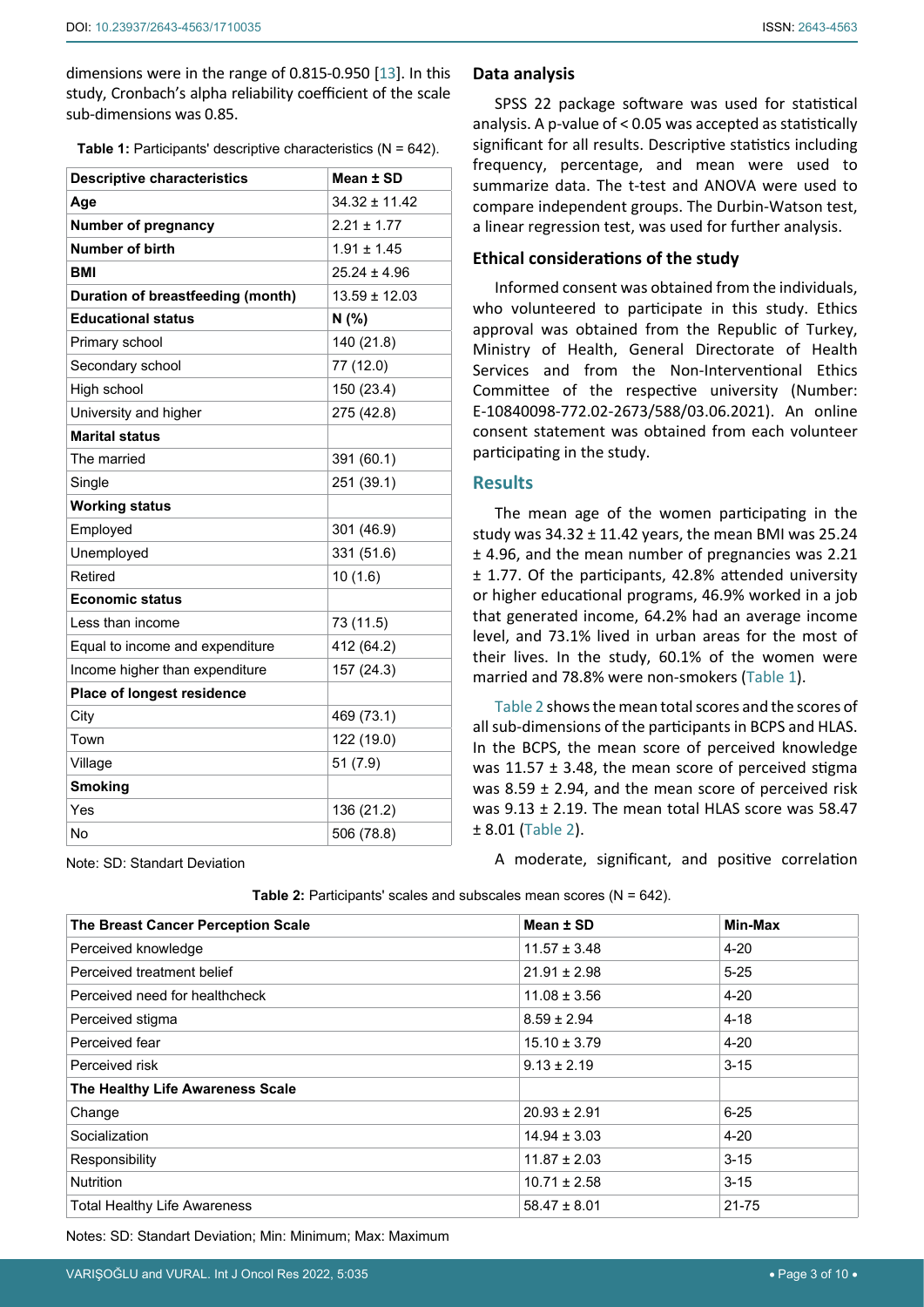| <b>The Breast Cancer Perception</b> |               |                      | The Healthy Life Awareness Scale |                  |               |
|-------------------------------------|---------------|----------------------|----------------------------------|------------------|---------------|
| <b>Scale</b>                        | Change        | <b>Socialization</b> | <b>Responsibility</b>            | <b>Nutrition</b> | Total         |
|                                     | r: 0.191"     | r: 0.279"            | r: 0.293"                        | r: 0.324"        | r: 0.354"     |
| Perceived knowledge                 | p: 0.000      | p: 0.000             | p: 0.000                         | p: 0.000         | p: 0.000      |
|                                     | $r: 0.491$ ** | $r: 0.245$ **        | r: 0.449"                        | r: 0.221"        | $r: 0.457$ "  |
| <b>Perceived treatment belief</b>   | p: 0.000      | p: 0.000             | p: 0.000                         | p: 0.000         | p: 0.000      |
| Perceived need for healthcheck      | r: 0.062      | r: 0.199"            | r: 0.138"                        | r: 0.280"        | $r: 0.224$ ** |
|                                     | p: 0.117      | p: 0.000<br>p: 0.000 |                                  | p: 0.000         | p: 0.000      |
|                                     | $r: -0.230"$  | $r: -0.061$          | $r: -0.232"$                     | $r: -0.181"$     | $r: -0.224"$  |
| <b>Perceived stigma</b>             | p: 0.000      | p: 0.124             | p: 0.000                         | p: 0.000         | p: 0.000      |
| <b>Perceived fear</b>               | $r: 0.087^*$  | r: 0.110"            | r: 0.022                         | $r: -0.107$      | r: 0.044      |
|                                     | p: 0.028      | p: 0.005             | p: 0.582                         | p: 0.007         | p: 0.264      |
|                                     | $r: -0.029$   | r: 0.077             | r: 0.017                         | $r: -0.017$      | r: 0.017      |
| <b>Perceived risk</b>               | p: 0.455      | p: 0.049             | p: 0.669                         | p: 0.666         | p: 0.66       |

<span id="page-3-0"></span>**Table 3:** Relationship between scales and subscales scores.

Notes: \*\*Correlations is significant at the 0.01 level (2-tailed); \*Correlation is significant at the 0.05 level (2-tailed)

was found between the HLAS total score and the scores obtained from the BCPS sub-dimensions of perceived knowledge and perceived treatment belief ([Table 3](#page-3-0)).

The comparison of the socio-demographics and the mean BCPS and HLAS scores of the study participants is presented in [Table 4.](#page-4-0) It was found out that as the education level of the participant increased, the scores of perceived knowledge, perceived treatment belief, and the perceived need for a health check increased and the scores of perceived stigma and perceived fear decreased among the BCPS sub-dimensions. It was determined that education levels significantly affected HLAS total scores and the scores of change, responsibility, and nutrition sub-dimensions (p < 0.05). It was found out that as the education level increased, the scores of perceived knowledge, treatment belief, and need for a health check, and the scores of perceived stigma and perceived fear decreased. In parallel to this finding, it was found out that HLAS scores increased as the level of the education status increased [\(Table 4](#page-4-0)).

The examination of the correlation between the scores of BCPS and HLAS and the marital status showed that the perceived stigma, fear and risk scores were significantly higher in unmarried participants compared to married ones ( $p < 0.05$ ). It was determined that marital status did not affect HLAS total scores ( $p > 0.05$ ) ([Table 4](#page-4-0)).

HLAS total scores and the responsibility and change sub-dimension scores of women working in an incomegenerating job were significantly higher compared to those who were retired or unemployed. Women working in an income-generating job had also higher perceived treatment belief scores and lower perceived stigma scores in BCPS compared to other participants ([Table 4](#page-4-0)).

The comparison of the scale scores by the economic level showed that as the economic level increased,

the total score and the sub-dimension scores of change, responsibility, and nutrition in HLAS increased significantly ( $p < 0.001$ ). It was found out that as the economic level increased, the sub-dimension scores of perceived knowledge, perceived treatment belief, and the perceived need for a health check increased and the perceived stigma sub-dimension scores decreased in BCPS [\(Table 4\)](#page-4-0).

The comparison of the scale scores of the participants by the area where they lived for the longest time showed that the women living in urban areas had higher scores of perceived knowledge, perceived treatment, and the perceived need for a health check scores and lower scores of perceived stigma in BCPS plus higher HLAS total scores compared to those living in rural areas. It was determined that the smoking status of the participants did not affect the BCPS and HLAS scores [\(Table 4\)](#page-4-0).

In the regression analysis examining the relationship between the HLAS change sub-dimension scores and the BCPS sub-dimension scores of the participants [\(Table 5](#page-6-0)), it was found that the change sub-dimension scores increased significantly with increasing perceived knowledge ( $\beta$  = 0.162,  $p$  < 0.001) and perceived treatment belief ( $\beta$  = 0.451,  $p$  < 0.001) sub-dimension scores and with decreasing the perceived need for a health check, perceived stigma, and perceived risk subdimension scores. The explanatory value was 27.1% in model no 1.

In the regression analysis examining the relationship between the socialization scores in HLAS and the subdimension scores in BCPS ([Table 5](#page-6-0)), model no 2 showed a significant difference (F: 17.704,  $p < 0.001$ , R<sup>2</sup>: 0.143).

The regression analysis examining the relationship between HLAS responsibility scores and BCPS subdimension scores ([Table 5\)](#page-6-0) showed that as the perceived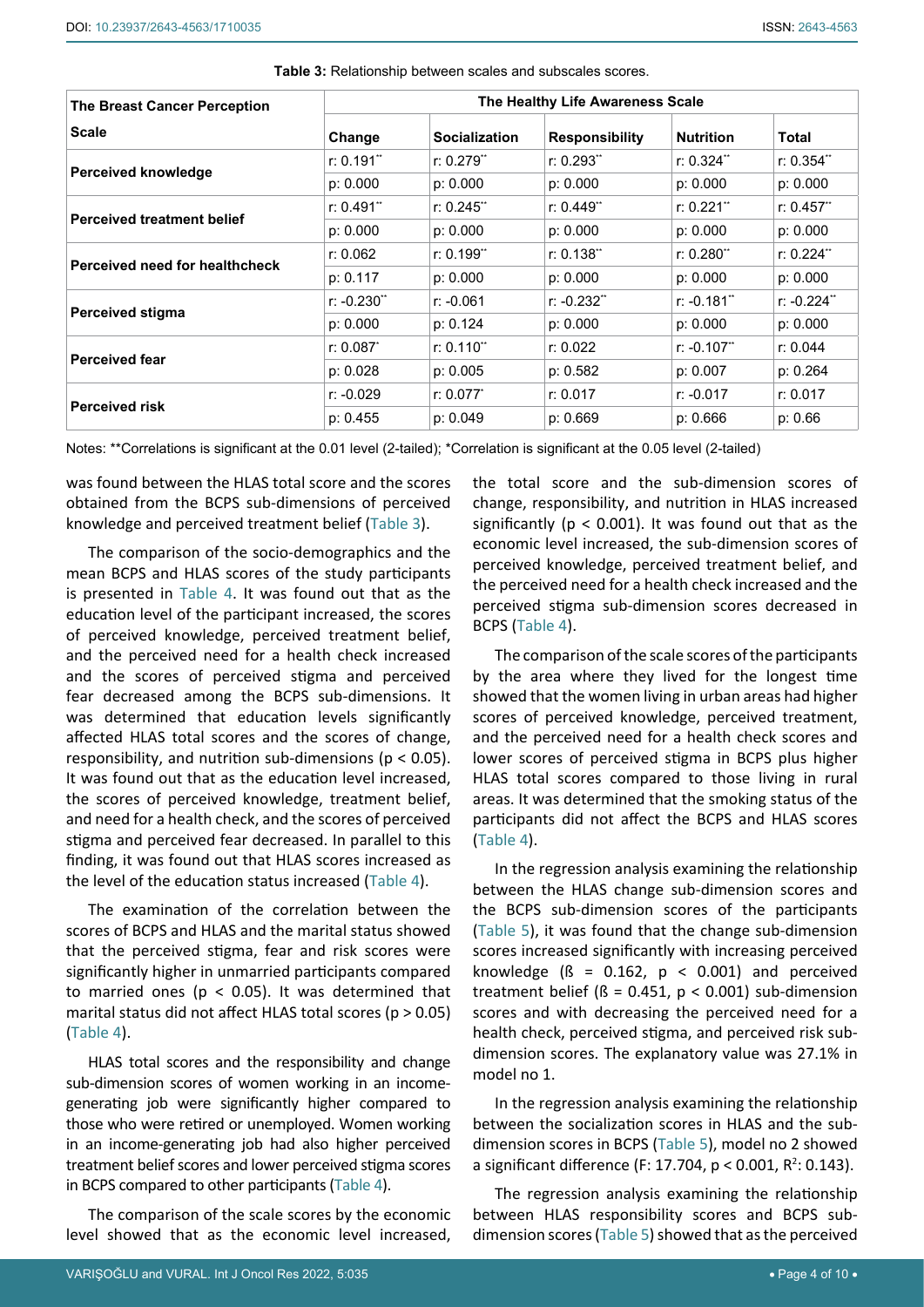<span id="page-4-0"></span>VARIŞOĞLU and VURAL. Int J Oncol Res 2022, 5:035

|                                          |                        | The subscales of the Breast   |                                                     | <b>Cancer Perception Scale</b>                                 |                                                         |                                                    |                                                     | The subcales of the Healthy Life Awareness Scale       |                                              |                                                           |                                              |
|------------------------------------------|------------------------|-------------------------------|-----------------------------------------------------|----------------------------------------------------------------|---------------------------------------------------------|----------------------------------------------------|-----------------------------------------------------|--------------------------------------------------------|----------------------------------------------|-----------------------------------------------------------|----------------------------------------------|
| Descriptive Characteristics              | ниомједде<br>Perceived | treatment belief<br>Perceived | for healthcheck<br>Perceived need                   | stigma<br>Perceived                                            | Perceived fear                                          | Perceived risk                                     | Change                                              | Socialization                                          | Reabousibility                               | Nutrition                                                 | <b>IstoT</b>                                 |
| Educational status (N)                   |                        |                               |                                                     |                                                                |                                                         |                                                    |                                                     |                                                        |                                              |                                                           |                                              |
| Primary school (140)                     | 3.28<br>$+1$<br>10.20  | 2.99<br>$+$<br>21.57          | 3.55<br>$+1$<br>10.05                               | 2.85<br>+I<br>9.68                                             | 3.79<br>$\pm$<br>$\overline{5}$<br>τò                   | $\tilde{\bm{5}}$<br>$\sim$<br>H<br>9.34            | 3.32<br>+I<br><u>يّ</u><br>$\ddot{8}$               | 3.12<br>+I<br>14.72                                    | 2.07<br>H<br>42<br>$\tilde{\tau}$            | 5<br>$\mathbf{\Omega}$<br>+I<br>9.81                      | 8.18<br>+I<br>56.46                          |
| Secondary school (77)                    | 3.19<br>$+1$<br>11.28  | 2.97<br>$+1$<br>20.88         | 3.46<br>$+1$<br>10.55                               | 83<br>$\mathbf{\Omega}$<br>$\pm$<br>29<br>თ                    | ŗδ<br>ო<br>H<br>5.79                                    | $\tilde{\tau}$<br>۸İ<br>$\pm$<br>33<br>တ           | 3.02<br>$\pm$<br>20.39                              | 2.62<br>$\pm$<br>15.01                                 | 1.86<br>$\pm$<br>57<br>$\tilde{\mathcal{L}}$ | ŗό<br>$\mathbf{\Omega}$<br>$\pm$<br>स्<br>ó.              | 7.14<br>$\pm$<br>$\tilde{\mathcal{E}}$<br>57 |
| High school (150)                        | 3.18<br>$+1$<br>11.73  | $21.54 \pm 2.96$              | $11.30 \pm 3.57$                                    | 2.72<br>$+1$<br>58<br>$\infty$                                 | 3.76<br>$\pm$<br>$\overline{5}$<br>4.                   | 2.18<br>$+1$<br>0.19                               | 2.91<br>$+1$<br>20.94                               | 3.36<br>$+1$<br>15.27                                  | 2.12<br>$+1$<br>3<br>$\overline{ }$          | <u>ي</u><br>$\mathbf{\dot{v}}$<br>$+1$<br>10.97           | 8.82<br>$+1$<br>59.12                        |
| University and higher (275)              | $12.28 \pm 3.63$       | $22.57 \pm 2.87$              | $11.62 \pm 3.46$                                    | 2.94<br>$+1$<br>86<br>Ľ                                        | $\overline{\infty}$<br>က<br>$+1$<br>14.61               | 2.17<br>$+1$<br>8.94                               | <u>ی</u><br>N<br>$+1$<br>29<br><u>ন</u>             | 2.91<br>$\pm$<br>14.86                                 | 96<br>↽<br>$+1$<br>12.17                     | 1.96<br>$+1$<br>11.12                                     | 7.48<br>$+1$<br>58.45                        |
|                                          | F: 11,833,<br>p:0,000  | F: 9,201<br>p: 0,000          | F: 6,962<br>p: 0,000                                | 14,235<br>0,000<br>خة<br>û.                                    | 4,718<br>0,003<br>$\ddot{\mathtt{a}}$<br>û.             | 324<br>0,226<br>$\overline{ }$<br>ûί,<br><u>ٰۃ</u> | 0,019<br>3,328<br>ä<br>û,                           | 0,917<br>0,432<br>ة نا                                 | 0,001<br>5,331<br>û.<br>ä                    | 9,154<br>0,000<br>ä<br>û,                                 | 5,290<br>0,001<br>ة تا                       |
| Marital status (N)                       |                        |                               |                                                     |                                                                |                                                         |                                                    |                                                     |                                                        |                                              |                                                           |                                              |
| The married (251)                        | 3.58<br>$11.96 \pm$    | 3.02<br>$+1$<br>22.27         | 3.39<br>$+1$<br>11.28                               | 3.04<br>$+1$<br>$\overline{9}$<br>Ľ                            | 3.72<br>$+1$<br>14.61                                   | 22<br>Ñ<br>$\pm$<br>8.74                           | 2.71<br>$+1$<br>20.91                               | 3.11<br>$+1$<br>14.63                                  | 1.97<br>$+1$<br>11.91                        | 59<br>Ñ<br>$\pm$<br>10.79                                 | 7.88<br>$+1$<br>58.24                        |
| Single (391)                             | 3.41<br>$11.34 \pm$    | 2.96<br>$21.68 \pm$           | 66<br>6<br>$+1$<br>10.95                            | 2.81<br>$+1$<br>9.04                                           | $\overleftarrow{\infty}$<br>ო<br>$+1$<br>15.42          | 2.15<br>$+1$<br>39<br>တ                            | 3.04<br>$+1$<br>20.95                               | 5<br>$\mathbf{a}$<br>$+1$<br>15.14.                    | 2.08<br>$+1$<br>11.86                        | 59<br>$\mathbf{\Omega}$<br>$\pm$<br>10.67                 | $\overline{8.11}$<br>$+1$<br>58.62           |
|                                          | p: 0,028<br>t: 2,198   | p: 0,015<br>t: 2,430          | p: 0,250<br>t: 1, 151                               | $-4,848$<br>0,000<br>ä<br>¥                                    | $-2,683$<br>0,007<br>ä<br>ŧ.                            | $-3,703$<br>p: 0,000<br><mark>ت</mark>             | $-0,210$<br>0,884<br><u>ٰۃ</u><br>į.                | 0,038<br>2,084<br>ä<br>٤,                              | p: 0,773<br>t: 0,289                         | p: 0,542<br>t: 0,610                                      | $t: -0,592$<br>0,554<br>خة                   |
| Working status (N)                       |                        |                               |                                                     |                                                                |                                                         |                                                    |                                                     |                                                        |                                              |                                                           |                                              |
| Employed (301)                           | 3.55<br>$+1$<br>11.92  | 2.85<br>$+1$<br>22.22         | 3.57<br>$+1$<br>11.33                               | 95<br>N<br>$\pm$<br>8.15                                       | $\overline{5}$<br>က<br>H<br>$\overline{9}$<br><u>नं</u> | 25<br>$\mathbf{\Omega}$<br>$\pm$<br>9.05           | 54<br>Ñ<br>$\pm$<br>21.12                           | 3.06<br>$\pm$<br>14.74                                 | 1.95<br>$\pm$<br>11.98                       | 58<br>Ń<br>H<br>10.92                                     | 7.60<br>$\pm$<br>58.77                       |
| Unemployed (331)                         | ± 3.36<br>11.27        | $21.67 \pm 3.06$              | ± 3.49<br>10.81                                     | 56<br>N<br>$+1$<br>ρó<br>∞                                     | 3.68<br>$+1$<br>15.28                                   | 2.12<br>$+1$<br>0.20                               | 3.12<br>$+1$<br>20.83                               | 94<br>$\mathbf{a}$<br>$+1$<br>15.15                    | 2.07<br>$\pm$<br>11.82                       | 57<br>Ń۰<br>$+1$<br>10.56                                 | 8.15<br>$\pm$<br>22<br>စ္က                   |
| Retired (10)                             | 4.92<br>$11.30 \pm$    | 3.56<br>$20.60 \pm$           | $\rm \overline{\rm \acute{o}}$<br>4.<br>$12.00 \pm$ | 8<br>ო,<br>$+1$<br>9.70                                        | 89<br>ო<br>$+1$<br>14.50                                | g<br>က<br>$\ddot{}$<br>0.20                        | 58<br>4<br>$\pm$<br>$\overline{4}$<br>$\frac{8}{1}$ | 38<br>4.<br>$\pm$<br>$\overline{6}$<br>5               | 54<br>Ñ<br>$\pm$<br>10.40                    | 2.75<br>$\frac{1}{2}0$<br>တ                               | 12.69<br>$\pm$<br>20<br>S.                   |
|                                          | $F: 2.717$<br>p: 0.067 | F: 3.665<br>p: 0.026          | 0.133<br>F: 2.027<br><u>ٰۃ</u>                      | 6.869<br>0.001<br>á.<br>ä                                      | 438<br>0.827<br>Ö<br>ii is                              | F: 0.364<br>696<br>ö<br><u>ۃ</u>                   | 0.010<br>4.667<br>û.<br>ö                           | 2.071<br>0.127<br>ù.<br>خة                             | 3.182<br>0.042<br>û.<br>ä                    | 2.669<br>0.070<br>ψ,<br><u>ٰۃ</u>                         | 3.330<br>0.036<br>ii ä                       |
| Economic status (N)                      |                        |                               |                                                     |                                                                |                                                         |                                                    |                                                     |                                                        |                                              |                                                           |                                              |
| Less than income (73)                    | 3.66<br>$+1$<br>10.123 | $21.66 \pm 2.98$              | ± 3.24<br>9.97                                      | 27<br>ო<br>$\pm$<br>ო<br>↽.<br>σ                               | 3.67<br>$\pm$<br>5.25<br>$\overline{\phantom{0}}$       | 2.43<br>$+1$<br>8.77                               | 2.78<br>$\pm$<br>20.66                              | 3.15<br>$\pm$<br>58<br><u>नं</u>                       | 2.12<br>$+1$<br>11.17                        | 2.79<br>$\pm$<br>$\overline{97}$<br>တ                     | 8.41<br>$\pm$<br>SS.<br>56.                  |
| Equal to income and<br>expenditure (412) | $11.42 \pm 3.39$       | $21.68 \pm 3.07$              | 3.53<br>$+1$<br>10.93                               | $\overline{5}$<br>$\mathbf{\Omega}$<br>$\pm$<br>76<br>$\infty$ | 3.77<br>$\pm$<br>5.07                                   | 2.09<br>$+1$<br>9.17                               | 3<br>$\overline{\mathsf{N}}$<br>$\pm$<br>20.68      | $\overline{97}$<br>$\mathbf{\Omega}$<br>$\pm$<br>14.82 | 1.98<br>$\pm$<br>11.70                       | 2.50<br>$\pm$<br>10.54                                    | 7.80<br>$\pm$<br>57.75                       |
| Income higher than expenditure<br>(157)  | $12.67 \pm 3.34$       | $22.63 \pm 2.64$              | 3.58<br>$+1$<br>12.00                               | 7.92±2.76                                                      | ဓ<br>ო<br>$\pm$<br>5.10<br>$\overline{\phantom{0}}$     | 35<br>۸i<br>$\pm$<br>9.22                          | 77<br>$\mathbf{\Omega}$<br>$\pm$<br>73<br>21        | $\frac{8}{2}$<br>က<br>$\pm$<br>15.43                   | 1.90<br>$\pm$<br>12.64                       | 52<br>Ń۰<br>$\pm$<br>$\tilde{5}$<br>$\tilde{\mathcal{L}}$ | 7.66<br>$\pm$<br>61.33                       |
|                                          | F: 15.258<br>p: 0.000  | F: 6.072<br>p: 0.002          | F: 9.380<br>p: 0.000                                | 6.086<br>0.002<br>ä<br>û.                                      | 0.070<br>p: 0.933<br>ûί,                                | 1.203<br>0.301<br><u>ٰۃ</u><br>û,                  | 7.849<br>0.000<br>ä<br>û.                           | 2.930<br>0.054<br>نخ<br>ú.                             | 17.838<br>p: 0.000<br>û.                     | 11.850<br>p: 0.000<br>á.                                  | 14.685<br>p: 0.000<br>û.                     |

• Page 5 of 10 •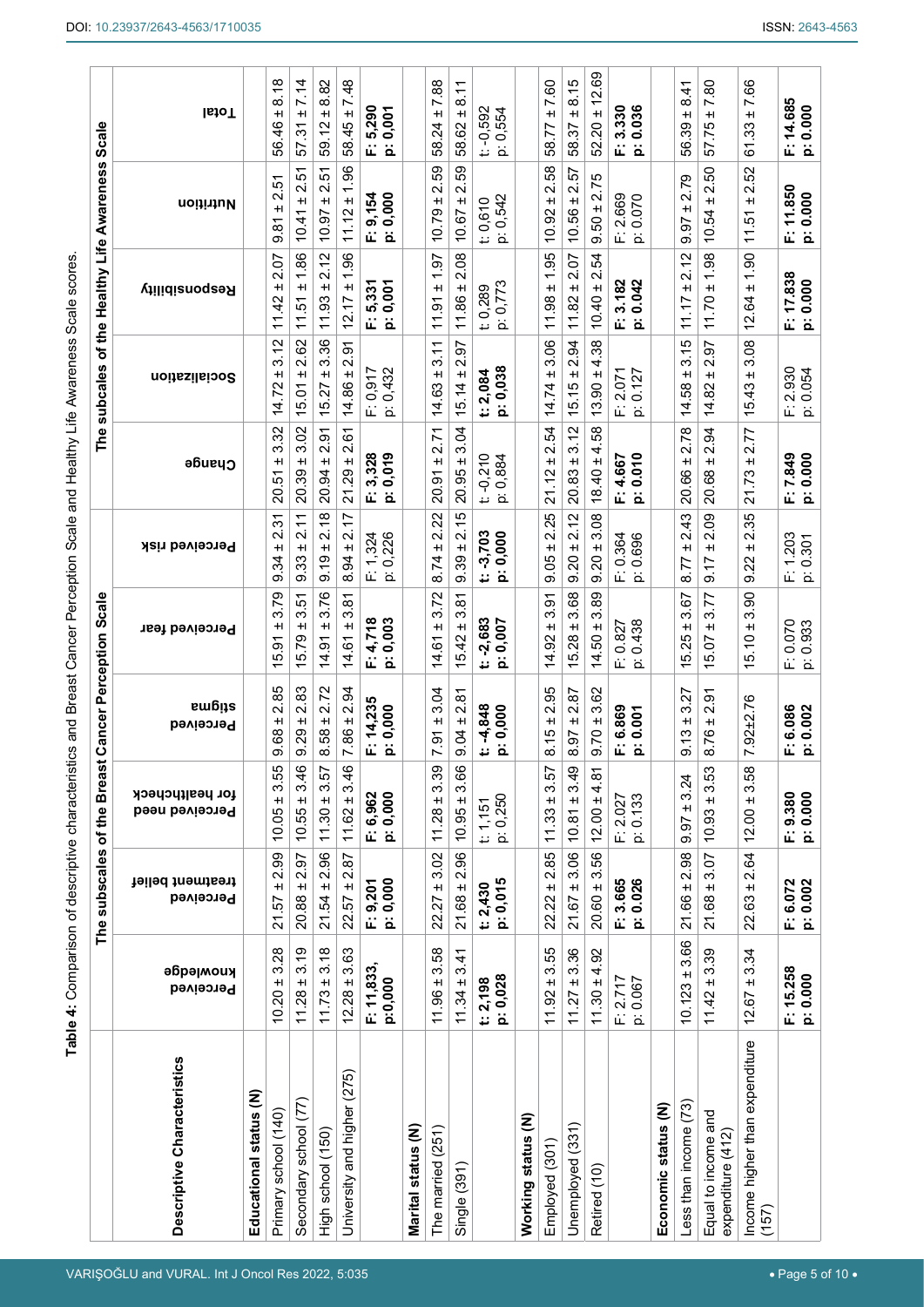$\overline{a}$ 

 $\overline{1}$  $\overline{\phantom{a}}$   $\sim$   $\sim$   $\sim$   $\sim$ 

 $\overline{\phantom{a}}$ 

 $\overline{a}$ 

|  | <b>ISSN: 2643-4563</b> |
|--|------------------------|
|--|------------------------|

| Place of longest residence (N) |                  |                                                    |           |                 |                                                                                                                                                    |             |          |             |          |           |                  |
|--------------------------------|------------------|----------------------------------------------------|-----------|-----------------|----------------------------------------------------------------------------------------------------------------------------------------------------|-------------|----------|-------------|----------|-----------|------------------|
| /illage (51)                   |                  | $10.88 \pm 3.86$ 20.68 $\pm 3.59$ 9.52 $\pm 3.07$  |           |                 | $10.07 \pm 3.19$   $4.92 \pm 3.66$   $9.21 \pm 2.06$   $19.43 \pm 4.20$   $13.49 \pm 3.68$   $11.15 \pm 2.41$   $9.98 \pm 2.81$   54.05 ± 10.65    |             |          |             |          |           |                  |
| Town (122)                     | $11.00 \pm 3.56$ | $21.91 \pm 2.53$ 10.18 ± 3.36                      |           | $8.41 \pm 2.87$ | $ 15.31 \pm 3.89 9.07 \pm 2.33 21.22 \pm 2.85 15.22 \pm 2.56 11.78 \pm 1.96 10.43 \pm 2.58 $                                                       |             |          |             |          |           | 58.68 ± 7.27     |
| City (469)                     | $11.80 \pm 3.40$ | $22.04 \pm 3.00$   11.48 $\pm$ 3.57                |           | $8.49 \pm 2.90$ | $15.07 \pm 3.78$ 9.14 $\pm 2.18$ 21.02 $\pm 2.71$ 15.02 $\pm 3.02$ 11.97 $\pm 1.99$ 10.86 $\pm 2.55$ 58.89 $\pm 7.73$                              |             |          |             |          |           |                  |
|                                | F: 3.718         | F: 4.816                                           | F: 12.160 | F: 7.088        | F: 0.259                                                                                                                                           | F: 0.087    | F: 7.770 | F: 6.700    | F: 3.901 | F: 3.614  | F: 8.629         |
|                                | p: 0.025         | p: 0.008                                           | p: 0.000  | p: 0.001        | p: 0.772                                                                                                                                           | p: 0.916    | p: 0.000 | p: 0.001    | p: 0.021 | p: 0.028  | p: 0.000         |
| Smoking (N)                    |                  |                                                    |           |                 |                                                                                                                                                    |             |          |             |          |           |                  |
| Yes(136)                       |                  | $11.83 \pm 3.31$ $21.68 \pm 3.29$ 11.29 $\pm 3.17$ |           |                 | $8.72 \pm 2.85$ (15.26 $\pm$ 3.88   9.31 $\pm$ 2.17   20.89 $\pm$ 3.18   15.04 $\pm$ 3.41   11.68 $\pm$ 2.13   10.82 $\pm$ 2.73   58.43 $\pm$ 9.25 |             |          |             |          |           |                  |
| No (506)                       | $11.51 \pm 3.54$ | $21.98 \pm 2.91$ 11.02 $\pm$ 3.66                  |           | $8.57 \pm 2.97$ | $15.06 \pm 3.77$   $9.09 \pm 2.21$   $20.95 \pm 2.84$   $14.92 \pm 2.92$   $11.93 \pm 2.01$   $10.69 \pm 2.55$                                     |             |          |             |          |           | $58.48 \pm 7.65$ |
|                                | $t - 1.012$      | t: 0.786                                           | t: 0.550  | t: 0.555        | t: 1.059                                                                                                                                           | $t: -0.202$ | t: 0.402 | $t - 1.236$ | t: 0.550 | t: -0.057 | t: 0.946         |
|                                | p: 0.312         | p: 0.432                                           | p: 0.582  | p: 0.579        | p: 0.290                                                                                                                                           | p: 0.840    | p: 0.688 | p: 0.217    | p: 0.582 | p: 0.954  | p: 0.342         |
|                                |                  |                                                    |           |                 |                                                                                                                                                    |             |          |             |          |           |                  |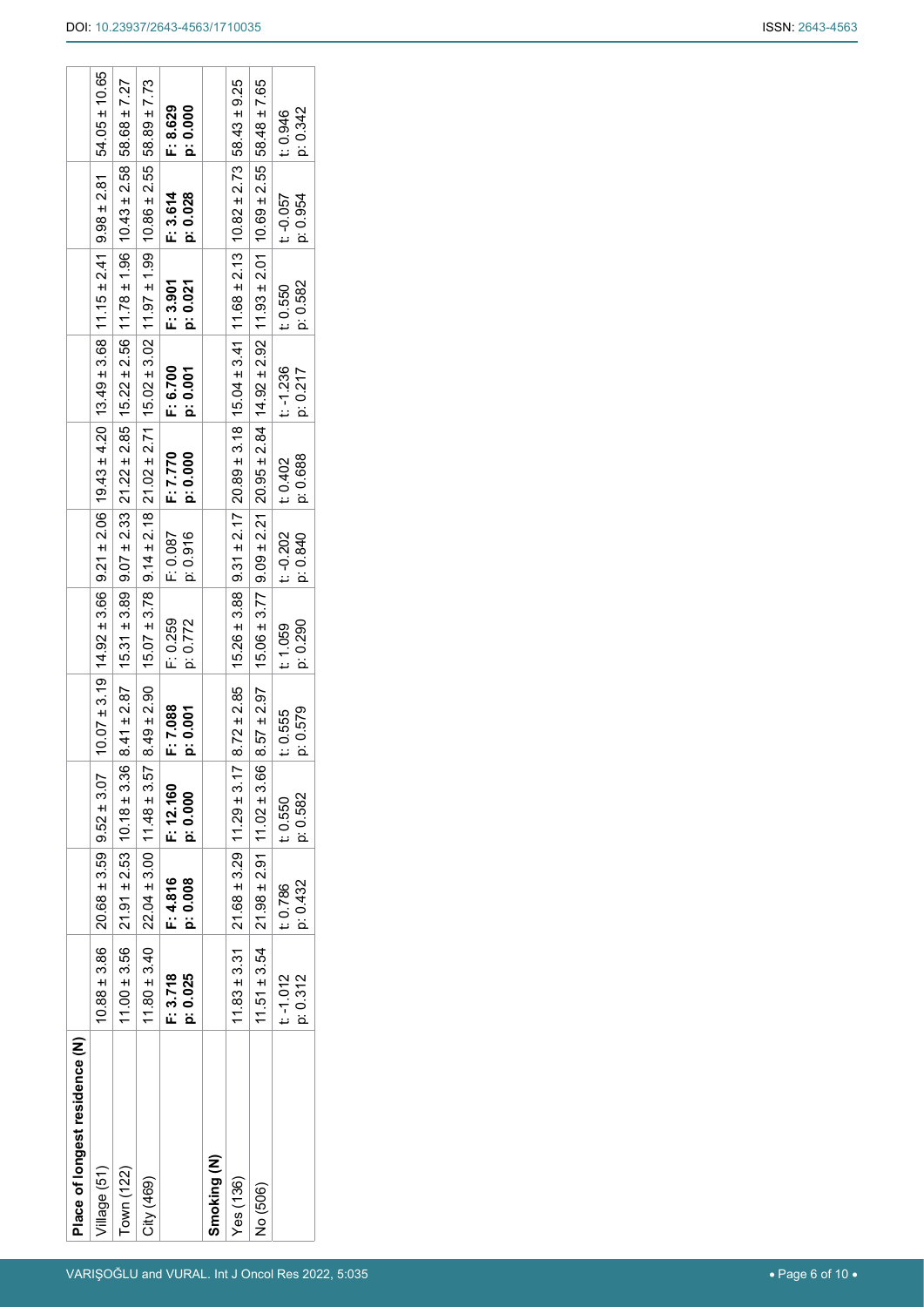<span id="page-6-0"></span>

| Table 5: Regression analysis of the participants' Healthy Life Awareness Scale subscales and Breast Cancer Perception Scale |  |  |  |  |  |
|-----------------------------------------------------------------------------------------------------------------------------|--|--|--|--|--|
| subscales.                                                                                                                  |  |  |  |  |  |

|         | <b>Dependent variables</b>      | <b>Independent variables</b>   | ß        | t        | p     | F      | Model (p) | $R^2$ |
|---------|---------------------------------|--------------------------------|----------|----------|-------|--------|-----------|-------|
|         | <b>HLAS</b>                     | Constant                       | 11.241   | 10.417   | 0.000 |        |           |       |
|         |                                 | Perceived knowledge            | 0.162    | 4.181    | 0.000 |        |           |       |
|         | Change                          | Perceived treatment belief     | 0.451    | 11.630   | 0.000 |        |           |       |
| Model 1 |                                 | Perceived need for healthcheck | $-0.084$ | $-2.055$ | 0.040 | 39.345 | 0.000     | 0.271 |
|         |                                 | Perceived stigma               | $-0.063$ | $-1.563$ | 0.119 |        |           |       |
|         | $(D-W:1.753)$                   | Perceived fear                 | 0.084    | 2.167    | 0.031 |        |           |       |
|         |                                 | Perceived risk                 | $-0.097$ | $-2.686$ | 0.007 |        |           |       |
|         | <b>HLAS</b>                     | Constant                       | 5.309    | 4.364    | 0.000 |        |           |       |
|         |                                 | Perceived knowledge            | 0.212    | 5.048    | 0.000 |        |           |       |
|         |                                 | Perceived treatment belief     | 0.193    | 4.588    | 0.000 |        |           |       |
| Model 2 | Socialization                   | Perceived need for healthcheck | 0.123    | 2.782    | 0.006 | 17.704 | 0.000     | 0.143 |
|         |                                 | Perceived stigma               | 0.047    | 1.090    | 0.276 |        |           |       |
|         | $(D-W:1.753)$                   | Perceived fear                 | 0.135    | 3.224    | 0.001 |        |           |       |
|         |                                 | Perceived risk                 | 0.001    | 0.015    | 0.988 |        |           |       |
|         | <b>HLAS</b>                     | Constant                       | 5.158    | 6.762    | 0.000 |        |           |       |
| Model 3 |                                 | Perceived knowledge            | 0.145    | 6.349    | 0.000 |        | 0.000     |       |
|         | Responsibility<br>$(D-W:1.943)$ | Perceived treatment belief     | 0.265    | 9.938    | 0.000 |        |           |       |
|         |                                 | Perceived need for healthcheck | $-0.031$ | $-1.329$ | 0.184 | 36.004 |           | 0.254 |
|         |                                 | Perceived stigma               | $-0.042$ | $-1.483$ | 0.139 |        |           |       |
|         |                                 | Perceived fear                 | 0.012    | 0.578    | 0.563 |        |           |       |
|         |                                 | Perceived risk                 | $-0.028$ | $-0.833$ | 0.405 |        |           |       |
|         | <b>HLAS</b>                     | Constant                       | 5.825    | 5.644    | 0.000 |        |           |       |
|         |                                 | Perceived knowledge            | 0.231    | 5.535    | 0.000 |        |           |       |
|         | Nutrition                       | Perceived treatment belief     | 0.153    | 3.657    | 0.000 |        |           |       |
| Model 4 |                                 | Perceived need for healthcheck | 0.122    | 2.787    | 0.005 | 19.369 | 0.000     | 0.155 |
|         |                                 | Perceived stigma               | $-0.037$ | $-0.857$ | 0.392 |        |           |       |
|         | $(D-W:1.688)$                   | Perceived fear                 | $-0.044$ | $-1.049$ | 0.294 |        |           |       |
|         |                                 | Perceived risk                 | $-0.023$ | $-0.588$ | 0.557 |        |           |       |

Notes: D-W: Durbin-Watson test; HLAS: Healthy Life Awareness Scale

knowledge ( $\beta$  = 0.145,  $p < 0.001$ ) and perceived need for treatment ( $\beta$  = 0.265,  $p$  < 0.001) scores increased, socialization scores increased significantly with an explanatory value of 25.4% in model no 3.

In the regression analysis examining the relationship between HLAS responsibility scores and BCPS subdimension scores ([Table 5\)](#page-6-0), model no 5 showed a significant difference (F: 19.369,  $R^2$ : 0.155 p < 0.001).

#### **Discussion**

In this study, it was determined that women with higher education levels, an income-generating job and/ or higher economic status perceived breast cancer more positively and had higher levels of awareness of healthy lifestyle. In addition, it was found out that there was a moderately significant positive relationship between the perceived knowledge and perceived treatment belief sub-dimensions in BCPS in women with high awareness of healthy lifestyle.

Education is one of the important determinants of the awareness of healthy lifestyle. In a study reporting results similar to those of this study, it was reported that the awareness of breast cancer increased as the education levels increased. This is because women with higher levels of education are more socialized and may share experiences to a higher extent with other women including friends, relatives, and colleagues [\[15\]](#page-8-14). In another study, it was reported that the predictors of undergoing breast cancer screening were affected by several factors including age, occupation, spouse's occupation, and household income [\[16\]](#page-9-0). Occupation is one of the determinants of undergoing breast cancer screening. One study reported that a woman working as a servant was 32% less likely to perform breast self-examinations compared to a whitecollar woman. White-collar women tend to have higher levels of social relationships and higher education levels, and thus, are more knowledgeable about breast screening programs and attend them at higher rates compared to servants [[17\]](#page-9-1).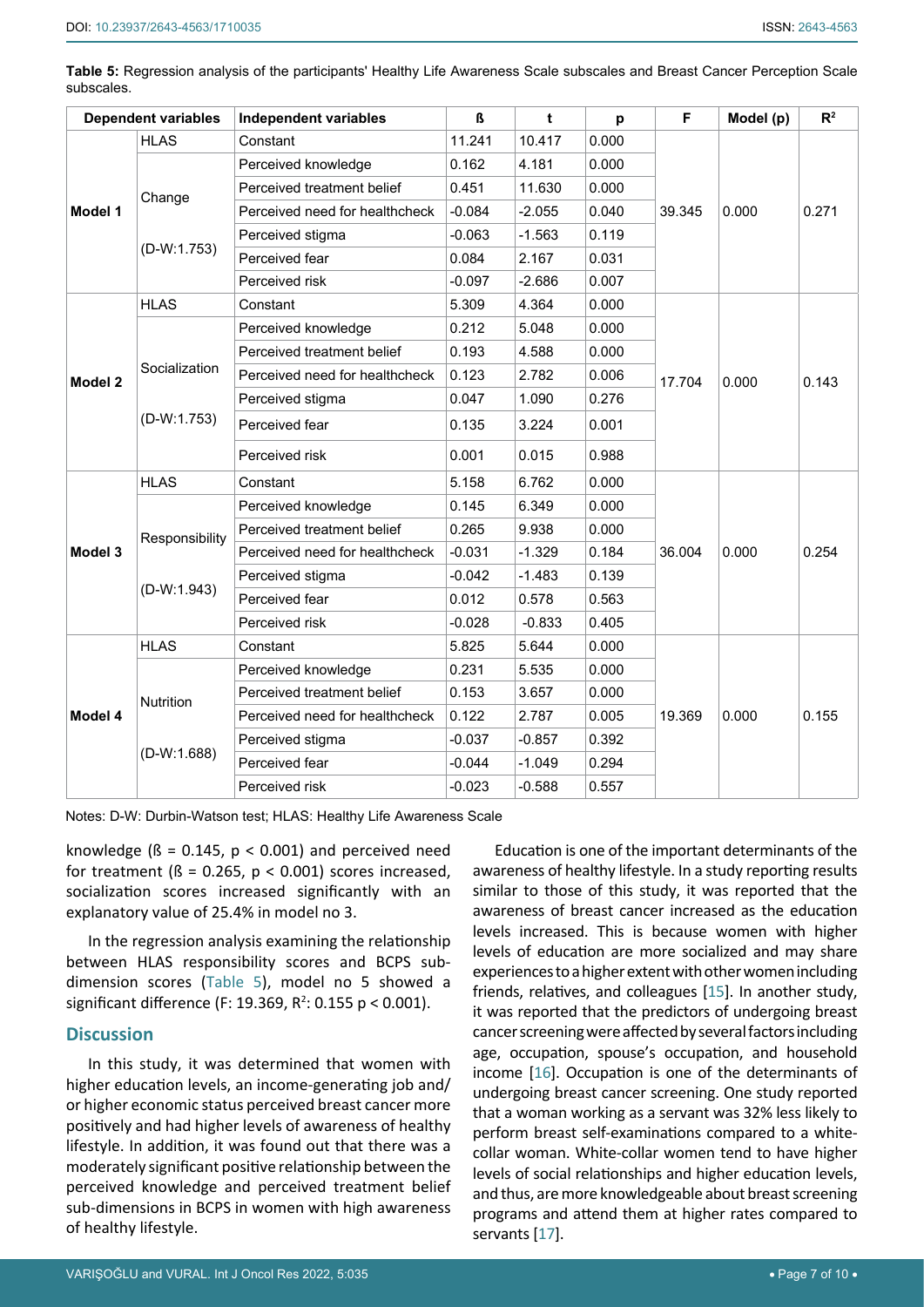The results of this study showed that income level is associated with the perception of breast cancer and the awareness of healthy lifestyle. Similar to the findings of this study, Amornsiripanitch, et al. reported that women with high socioeconomic status were more interested in breast cancer risk assessment and improvement activities [[18](#page-9-4)]. In another study, high rates of breast cancer screening were reported in women having high household incomes [\[16](#page-9-0)]. In contrast, a study by Lee, et al. from Korea reported that household income did not affect the breast cancer screening rate. It has been suggested that the impact of household income on participation rates in screening programs might appear low because the Korean government offers free screening services to people with low household income levels [\[19](#page-9-5)]. Similarly, breast cancer screening programs are provided free of charge in Turkey. However, it has been determined in this study that perceived knowledge, treatment belief, and awareness of a healthy lifestyle are all affected by some factors such as education, income level, and employment.

Screening is critical for the early diagnosis and treatment of breast cancer, which is one of the most common types of cancer among women all over the world. Studies from various cultures report that several reasons prevent women from undergoing breast cancer screening, including socioeconomic and cultural factors, religious and personal beliefs, lack of knowledge, fear of getting sick as a result of screening, embarrassment about seeing a male doctor, and fear of violation of privacy. In a study conducted in Al Hassa, Saudi Arabia, it was reported that the most commonly perceived barriers to breast cancer screening among women were personal fears, fear of physicians, fear of consequences, and fear of hospitals and health facilities [\[20](#page-9-6)]. Such fears must be addressed at the time of starting and implementing breast cancer screening programs through community-based awareness plans, intensive educational campaigns for women based on socio-cultural contexts, and the use of culture-sensitive educational materials, which target the outcomes of such activities and highlight the importance of early detection.

The frequency of breast cancer screening in developing or underdeveloped countries is lower compared to that in developed countries. Therefore, there is a need for more efforts in such countries to improve women's knowledge about breast screening methods and the importance of screening for early detection of breast cancer. It has been reported that 41.1% of Iranian women undergo clinical breast examinations and 21.7% undergo mammography, while 82.8% of German women undergo clinical breast examinations and 55.5% have a history of undergoing mammography [\[16](#page-9-0),[21](#page-9-7)]. In the present study, we found that perceived knowledge and awareness of healthy living increased in parallel to education and income

A study conducted in Nigeria investigated the perceived risk of breast cancer and its effects on screening behavior in 992 women residing in rural, urban, and semi-urban communities from five randomly selected local government regions. The study reported that women's screening behaviors were affected by perceived risks and determined by their religious and socio-cultural beliefs. The study also reported that the knowledge and awareness of breast cancer in Nigerian women were not sufficient to perceive breast cancer as a threat and women's attitudes towards breast cancer were mostly influenced by the family history of and personal beliefs about breast cancer [\[22](#page-9-2)]. In this context, the socio-cultural environment and religious characteristics of women can be taken into account when developing interventions to promote breast cancer screening. In another study, a relationship was reported between rural residence among other factors and delays in patients' presenting to healthcare services. In the study, the limited access to health services by rural residents was reported as the reason for delays in treatment [[23\]](#page-9-3). In the present study, it was also determined that women living in urban areas had higher perceived knowledge, perceived treatment belief, and perceived need for a health check, and lower perceived stigma sub-dimension scores in BCPS and higher HLAS scores compared to the scores from those living in rural areas. There is a need for programs to be implemented by the government aiming to offer equal healthcare services to all women regardless of whether they live in urban or rural areas. Although breast cancer screening services are offered to women free of charge in Turkey, it can be suggested that the development of further programs to improve access to urban hospitals and healthcare services is still needed for women living in rural areas.

In the present study, it was determined that unmarried women had higher levels of perceived stigma and fear of breast cancer compared to married women. Amin, et al. reported that unmarried women had lower breast cancer awareness levels compared to other participants and it might be because such women were younger or less interested in sharing personal experiences with other women [[15\]](#page-8-14). In another study, it was reported that there might be important reasons for women to hide or delay help-seeking behavior for breast masses because of the involvement of several factors including social rejection, stigma, and fear of losing the spouse [\[23](#page-9-3)]. It can be suggested that this is because women might have had concerns of not being able to find a spouse, losing the spouse, not being able to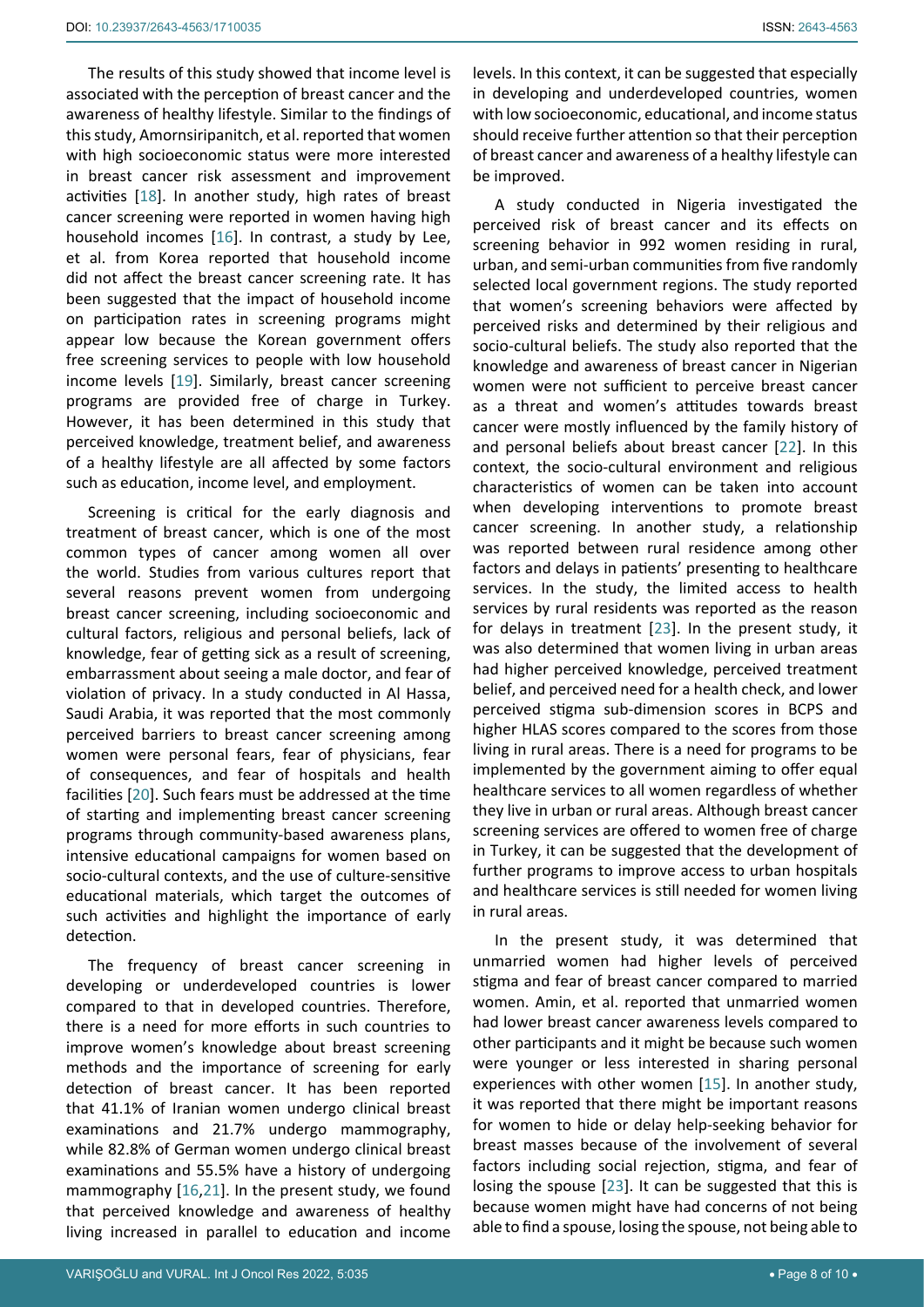have children, or not being able to breastfeed. Indeed, women might associate the breast with the perception of femininity or sexuality and the abovementioned fears might be aggravated by inadequate awareness, knowledge, education, and socioeconomic levels. In this context, we believe that the significance of the breast to women should be understood well to evaluate women's perceptions of breast cancer and relevant programs addressing the values and beliefs of the society should be developed.

Several studies reported various results about the factors predicting breast cancer screening behaviors. Hasani, et al. reported that perceived benefits in the health belief model and self-efficacy were the predictors of breast self-examination in women admitted to health centres in Bandar Abbas [\[24](#page-9-8)]. The study performed by Lee, et al. found out that the anxiety of developing breast cancer and the persisting high levels of anxiety resulted in a lower quality of life during the waiting period before receiving the screening results [[25](#page-9-9)].

Another study showed that women's self-efficacy, perceived benefits levels, and perceived barriers levels could predict breast self-examination behavior. Therefore, educational interventions should be considered to improve health behaviors and skills to promote breast self-examinations. It is also necessary to better understand the benefits of healthy lifestyle behaviors and remove barriers to such behaviors through proper education. Furthermore, appropriate planning is recommended for the implementation of educational interventions to promote screening programs [[26\]](#page-9-10). Another study reported that educational interventions have the potential to promote breast cancer awareness. Such educational activities address symptoms and age- and lifestyle-related risks of breast cancer and aim to improve breast examination behaviors [[27](#page-9-11)]. Nurses can provide ongoing psychosocial support to improve breast cancer awareness and assist women to seek professional advice when needed. In order to reduce the total disease burden of breast cancer, healthcare providers should address factors, which affect women's behaviors toward screening tests, as an efficient education method. Since this study was carried out only in Istanbul, the generalizability of the study results is limited.

#### **Conclusion**

It has been demonstrated in this study that women with advantages of high educational and economic levels, an income-generating job, and working in urban areas have higher perceived knowledge and treatment belief levels and low levels of fear with regard to breast cancer. Nurses providing care for breast diseases and screening should take into consideration that women with low socioeconomic levels need to be provided with educational and awareness activities. Furthermore,

it was found out in this study that unmarried women had higher scores of perceived stigma, fear, and risk compared to married women. This finding should be remembered by nurses providing care to such patients. We may further suggest that programs should be developed to improve the quality of psychosocial and holistic care provided by nurses and women's perceptions and awareness of breast cancer.

### **References**

- <span id="page-8-0"></span>1. [Walker SN, Sechrist KR, Pender NJ \(1987\) The Health-](https://pubmed.ncbi.nlm.nih.gov/3644262/)[Promoting Lifestyle Profile: development and psychometric](https://pubmed.ncbi.nlm.nih.gov/3644262/)  [characteristics. Nurs Res 36: 76-81.](https://pubmed.ncbi.nlm.nih.gov/3644262/)
- <span id="page-8-1"></span>2. [Brown KW, Ryan RM \(2003\) The benefits of being present:](https://pubmed.ncbi.nlm.nih.gov/12703651/)  [mindfulness and its role in psychological well-being. J Pers](https://pubmed.ncbi.nlm.nih.gov/12703651/)  [Soc Psychol 84: 822-848.](https://pubmed.ncbi.nlm.nih.gov/12703651/)
- <span id="page-8-2"></span>3. [Özer E, Yılmaz N \(2020\) Healthy Life Awareness: A Scale](https://www.turkiyeklinikleri.com/article/en-healthy-life-awareness-a-scale-development-study-87866.html)  Development Study. [J Tradit Complem Med 3: 47-60.](https://www.turkiyeklinikleri.com/article/en-healthy-life-awareness-a-scale-development-study-87866.html)
- <span id="page-8-3"></span>4. [Owen FK, Çelik ND \(2018\) Lifelong Healthy Lifestyle and](https://dergipark.org.tr/tr/pub/pgy/issue/32777/364108)  [Wellness. Current Approaches in Psychiatry 10: 440-453.](https://dergipark.org.tr/tr/pub/pgy/issue/32777/364108)
- <span id="page-8-4"></span>5. [Song M, Giovannucci E \(2016\) Preventable incidence and](https://www.ncbi.nlm.nih.gov/pmc/articles/PMC5016199/)  [mortality of carcinoma associated with lifestyle factors](https://www.ncbi.nlm.nih.gov/pmc/articles/PMC5016199/)  [among white adults in the United States.](https://www.ncbi.nlm.nih.gov/pmc/articles/PMC5016199/) JAMA Oncology [2: 1154-1161.](https://www.ncbi.nlm.nih.gov/pmc/articles/PMC5016199/)
- <span id="page-8-5"></span>6. [Anand P, Kunnumakara AB, Sundaram C, Harikumar KB,](https://www.ncbi.nlm.nih.gov/pmc/articles/PMC2515569/)  [Tharakan ST, et al. \(2008\) Cancer is a preventable disease](https://www.ncbi.nlm.nih.gov/pmc/articles/PMC2515569/)  [that requires major lifestyle changes. Pharm Res 25: 2097-](https://www.ncbi.nlm.nih.gov/pmc/articles/PMC2515569/) [2116.](https://www.ncbi.nlm.nih.gov/pmc/articles/PMC2515569/)
- <span id="page-8-6"></span>7. [Arnuna P, Zotor FB \(2008\) Epidemiological and nutrition](https://pubmed.ncbi.nlm.nih.gov/18234135/)  [transition in developing countries: Impact on human health](https://pubmed.ncbi.nlm.nih.gov/18234135/)  [and development. Proc Nutr Soc 67: 82-90.](https://pubmed.ncbi.nlm.nih.gov/18234135/)
- <span id="page-8-7"></span>8. [Danaei G, Ding EL, Mozaffarian D, Taylor B, Rehm J, et](https://pubmed.ncbi.nlm.nih.gov/19399161/)  [al. \(2009\) The preventable causes of death in the United](https://pubmed.ncbi.nlm.nih.gov/19399161/)  [States: comparative risk assessment of dietary, lifestyle,](https://pubmed.ncbi.nlm.nih.gov/19399161/)  [and metabolic risk factors. PLoS Med 6: e1000058.](https://pubmed.ncbi.nlm.nih.gov/19399161/)
- <span id="page-8-8"></span>9. [Bray F, Ferlay J, Soerjomataram I, Siegel RL, Torre LA,](https://pubmed.ncbi.nlm.nih.gov/30207593/)  [et al. \(2018\) Global cancer statistics 2018: GLOBOCAN](https://pubmed.ncbi.nlm.nih.gov/30207593/)  [estimates of incidence and mortality worldwide for 36](https://pubmed.ncbi.nlm.nih.gov/30207593/)  [cancers in 185 countries. CA Cancer J Clin 68: 394-424.](https://pubmed.ncbi.nlm.nih.gov/30207593/)
- <span id="page-8-9"></span>10. [Özmen V, Özmen T, Doğru V \(2019\) Breast cancer in](https://pubmed.ncbi.nlm.nih.gov/31312788/)  [Turkey: Analysis of 20.000 patients with breast cancer. Eur](https://pubmed.ncbi.nlm.nih.gov/31312788/)  [J Breast Health 15: 141-146.](https://pubmed.ncbi.nlm.nih.gov/31312788/)
- <span id="page-8-10"></span>11. [TR Ministry of Health \(2020\) Health Services General](https://dosyamerkez.saglik.gov.tr/Eklenti/38131,memekanskr20200720pdf.pdf?0)  [Directorate, Breast Cancer Prevention, Screening,](https://dosyamerkez.saglik.gov.tr/Eklenti/38131,memekanskr20200720pdf.pdf?0)  [Diagnosis, Treatment and Follow-up Clinical Guidelines](https://dosyamerkez.saglik.gov.tr/Eklenti/38131,memekanskr20200720pdf.pdf?0)  [ISBN: 978-975-590-771-0.](https://dosyamerkez.saglik.gov.tr/Eklenti/38131,memekanskr20200720pdf.pdf?0)
- <span id="page-8-11"></span>12. [Colditz GA, Bohlke K \(2014\) Priorities for the primary](https://pubmed.ncbi.nlm.nih.gov/24647877/)  [prevention of breast cancer. CA Cancer J Clin 64: 186-194.](https://pubmed.ncbi.nlm.nih.gov/24647877/)
- <span id="page-8-12"></span>13. [Taylan S, Özkan İ, Adıbelli D \(2021\) Breast Cancer](https://www.ncbi.nlm.nih.gov/pmc/articles/PMC8025717/)  [Perception Scale: Psychometric Development Study.](https://www.ncbi.nlm.nih.gov/pmc/articles/PMC8025717/) Eur J [Breast Health 17: 95-102.](https://www.ncbi.nlm.nih.gov/pmc/articles/PMC8025717/)
- <span id="page-8-13"></span>14. Tunç A, Atılgan A (2017) An administrative understanding on perception: Perception administration. International Journal of Disciplines Economics & Administrative Sciences Studies 3: 228-238.
- <span id="page-8-14"></span>15. [Amin MN, Uddin MG, Uddin MN, Rahaman MZ, Siddiqui](https://www.cell.com/heliyon/fulltext/S2405-8440(20)30598-3?_returnURL=https%3A%2F%2Flinkinghub.elsevier.com%2Fretrieve%2Fpii%2FS2405844020305983%3Fshowall%3Dtrue)  [SA, et al. \(2020\) A hospital based survey to evaluate](https://www.cell.com/heliyon/fulltext/S2405-8440(20)30598-3?_returnURL=https%3A%2F%2Flinkinghub.elsevier.com%2Fretrieve%2Fpii%2FS2405844020305983%3Fshowall%3Dtrue)  [knowledge, awareness and perceived barriers regarding](https://www.cell.com/heliyon/fulltext/S2405-8440(20)30598-3?_returnURL=https%3A%2F%2Flinkinghub.elsevier.com%2Fretrieve%2Fpii%2FS2405844020305983%3Fshowall%3Dtrue)  [breast cancer screening among females in Bangladesh.](https://www.cell.com/heliyon/fulltext/S2405-8440(20)30598-3?_returnURL=https%3A%2F%2Flinkinghub.elsevier.com%2Fretrieve%2Fpii%2FS2405844020305983%3Fshowall%3Dtrue)  [Heliyon 6: e03753.](https://www.cell.com/heliyon/fulltext/S2405-8440(20)30598-3?_returnURL=https%3A%2F%2Flinkinghub.elsevier.com%2Fretrieve%2Fpii%2FS2405844020305983%3Fshowall%3Dtrue)